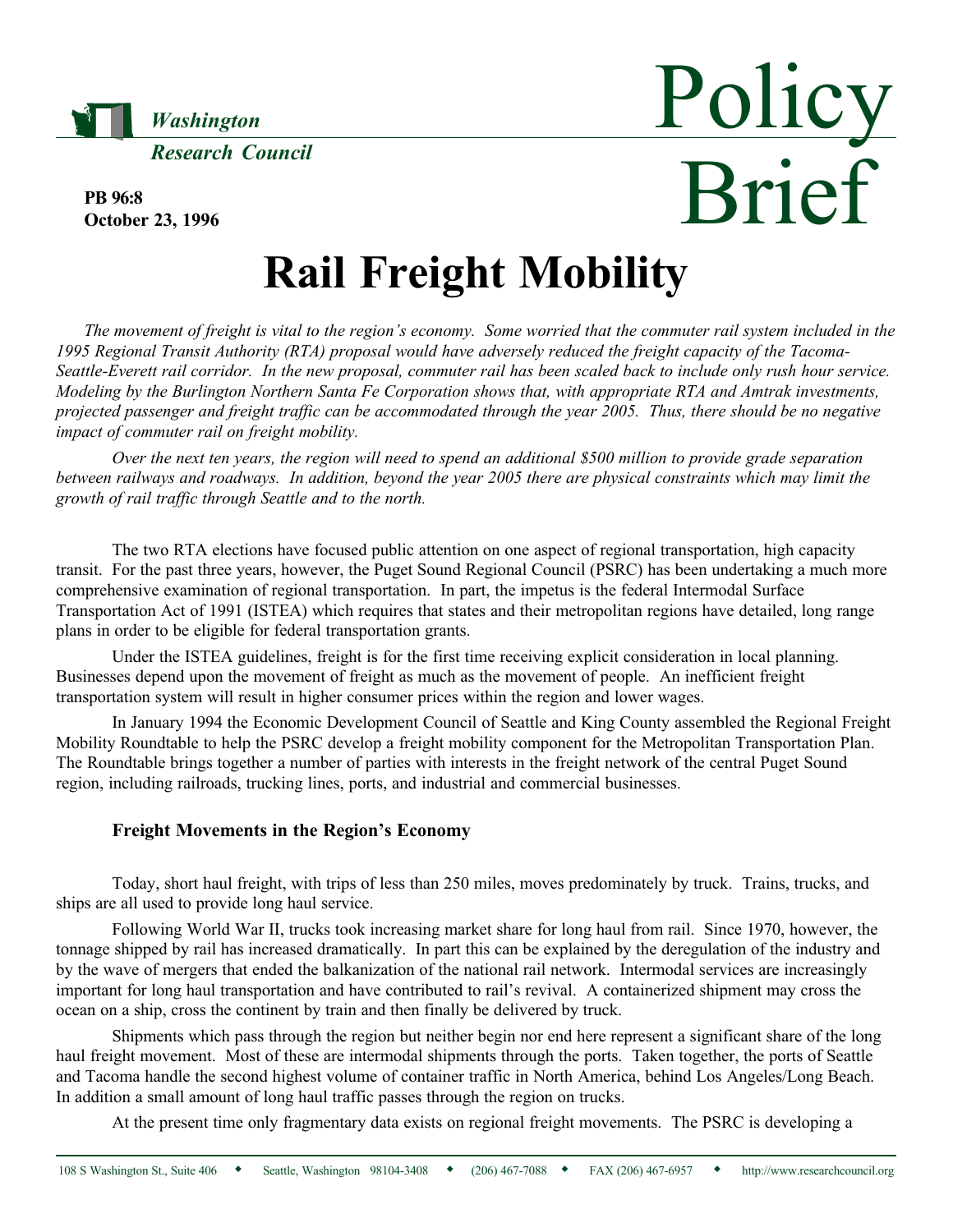relational database, the freight information system, that, in the future, will link information from a number of sources to provide a comprehensive picture of these flows. Some information on the patterns of regional freight movement is available in a preliminary analysis prepared for the PSRC.

Shipments to and from local manufacturing establishments account for two-thirds of regional freight movement as measured by tonnage, but less than one-tenth of the movement when measured by trips. Wholesale distribution generates between 70 and 85 percent of freight trips.

There are approximately 300,000 truck movements per day within the region. This represents about 3.5 percent of the total vehicle (car and truck) trips and about 6 percent of the total vehicle miles traveled.

The ports are major factors in the flow of freight on the region's railroads. The table below shows the breakdown of container and bulk traffic for 1992 for the maritime/rail network. For containers, one-third of the movements represent rail or maritime shipments into the region, one-third, shipments out of the region, and one-third shipments through the region. Nearly all of the containerized shipments from the region are maritime. For shipments to the region, rail narrowly leads maritime. The number of containers off-loaded at the port for rail transit outside of the region is twice the flow in the opposite direction.

For bulk movements, flows from the region are twice the tonnage of flows to the region. Flows out are primarily maritime; flows in, rail. Similarly, for bulk shipment through the region, on loadings at the port exceed off loadings.

| <b>Maritime/Rail Container Movements in 1992</b><br>5,419 Forty Foot Equivalent Units per Day |                 |         |               | <b>Maritime/Rail Bulk Movements in 1992</b><br>99,144 Tons per Day |                 |         |               |
|-----------------------------------------------------------------------------------------------|-----------------|---------|---------------|--------------------------------------------------------------------|-----------------|---------|---------------|
|                                                                                               | Inbound         | Inhound | <b>From</b>   |                                                                    | <b>Inbound</b>  | Inbound | <b>From</b>   |
|                                                                                               | <b>Maritime</b> | Rail    | <b>Region</b> |                                                                    | <b>Maritime</b> | Rail    | <b>Region</b> |
| <b>Outbound Maritime</b>                                                                      | --              | 11%     | 29%           | ∣Outbound Maritime                                                 | --              | 23%     | 47%           |
| <b>Outbound Rail</b>                                                                          | 22%             | $- -$   | 4%            | <b>Outbound Rail</b>                                               | $1\%$           | $- -$   | 3%            |
| <b>To Region</b>                                                                              | 15%             | 19%     | $- -$         | To Region                                                          | 4%              | 22%     | $- -$         |

## Concerns of the Freight Mobility Roundtable

The Freight Mobility Roundtable's core objective is to ensure that the needs of freight movement receive high priority in the land use and transportation planning for the region. The meetings of the roundtable resulted in a set of recommendations to the PSRC, the Washington State Department of Transportation and the local ports which were unveiled at a conference held in Seattle in September 1994.

For rail, the most important issue is capacity. The immediate capacity problems involve pinchpoints, some of the most notable occurring where the rail network passes through urban areas and meets the ports. Dave Hatzenbuhler of Burlington Northern described the problem: "It is helpful to visualize the example of a pipeline or hose to describe the rail-port connection. The fire hose analogy shows a four inch fire hose coming in from the inland rail network, a four inch fire hose coming in from ocean going vessels and a one inch garden hose connects the two through the urban area and the ports.

One sort of pinch occurs where roadways and railways intersect. Capacity for trains and for cars and trucks through such points can be increased by separating the rail grade from the roadway. One area where the lack of grade separation presents a particular problem for freight movement is south of the Kingdome in Seattle. Here the movement of trains interferes with truck movement to and from the Port of Seattle. A second area where the lack of grade separation is a growing problem is the Kent Valley. As this area urbanizes, there is increasing conflict between trains and motor vehicles.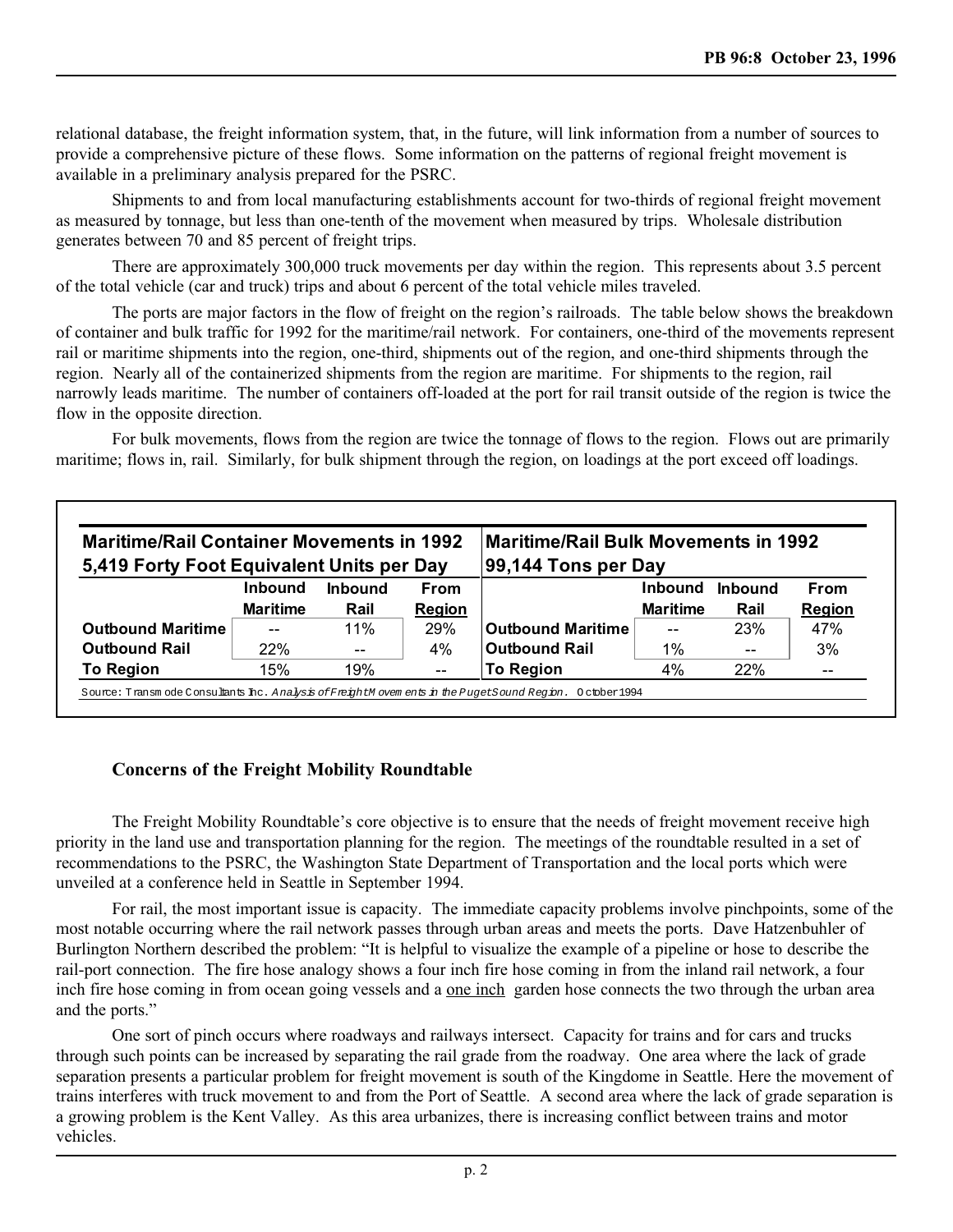

## Little Congestion Relief For Trucking

The roadway congestion that so frustrates commuters also impedes the flow of freight by truck. The morning and afternoon commute periods are lengthening, leaving a smaller midday window in which to move oversized loads. Moreover, manufacturers are relying more heavily on the ability to move parts between plants.

A particular concern for trucking is that freight transportation not be damaged by regional efforts to reduce reliance upon the automobile. With a given road network, policies that reduce commutes by single occupant vehicles would have the effect of improving freight mobility. Limiting roadway capacity in order to discourage the use of the automobile, however, could compromise freight movement. Among the solution identified by the roundtable are the creation of "freight only" vehicle lanes and allowing trucks to use HOV lanes under certain circumstances, perhaps at a price.

The RTA plan will have minimal benefit for truck movements because it will have minimal effect on congestion. This is explained in the report Benefit-Cost Analysis of the RTA Plan, prepared by ECONorthwest for the Washington Research Council: Research shows "that for every 100 spaces freed up on a congested road, between 50 and 80 are filled up with additional vehicles...This phenomenon of 'latent demand' is why most new road capacity quickly fills up with new drivers and is also the reason the RTA has been candid about acknowledging that the plan will not improve traffic conditions on the region's highways."

A report by the Freight Mobility Roundtable was somewhat skeptical of commuter rail as it appeared in the 1995 RTA proposal: "Commuter rail may not be the most effective means of reducing single occupant vehicles, but many of the region's public officials have embraced it. The Roundtable can point out to policy makers the significant short and long range economic implications of this approach." Or as Dave Hatzenbuhler noted at the Freight Mobility Conference, "adding 50 commuter trains a day...will have a detrimental effect on moving freight effectively into and out of the Seattle-Tacoma area unless and investment program accompanies the institution of commuter service.

### The New RTA Proposal

Of the \$3.9 billion (1995\$) to be spent over ten years under the new RTA plan, \$669 million would go to commuter rail. The commuter rail system included in the new plan would operate only during rush hours. In contrast, under last year's proposal, commuter rail would have operated all day between Lakewood and Everett. Both plans allocated \$227 million to pay for capacity augmenting investments to the rail network. As a result, the new proposal absorbs less of the limited the rail capacity along the corridor. Recent modeling by the Burlington Northern Santa Fe Corporation (BNSF) indicated that if RTA provides the funding for appropriate investments there will be sufficient capacity to handle projected passenger and freight traffic through the year 2005. As a result, the Freight Mobility Roundtable had decided that "a mixed rail strategy can work."

The results of BNSF modeling for the near term are summarized by Port of Seattle Commissioner Paige Miller in a letter to Bob Drewell, Snohomish County Executive and RTA Chair:

Recent modeling conducted by BNSF has demonstrated that, with additional capital investments/improvements on the main line, the first phase of RTA's commuter rail program (along with the first phase of the Washington State Department of Transportation's intercity rail program) can be accommodated through the year 2005 without adversely impacting freight rail movements.